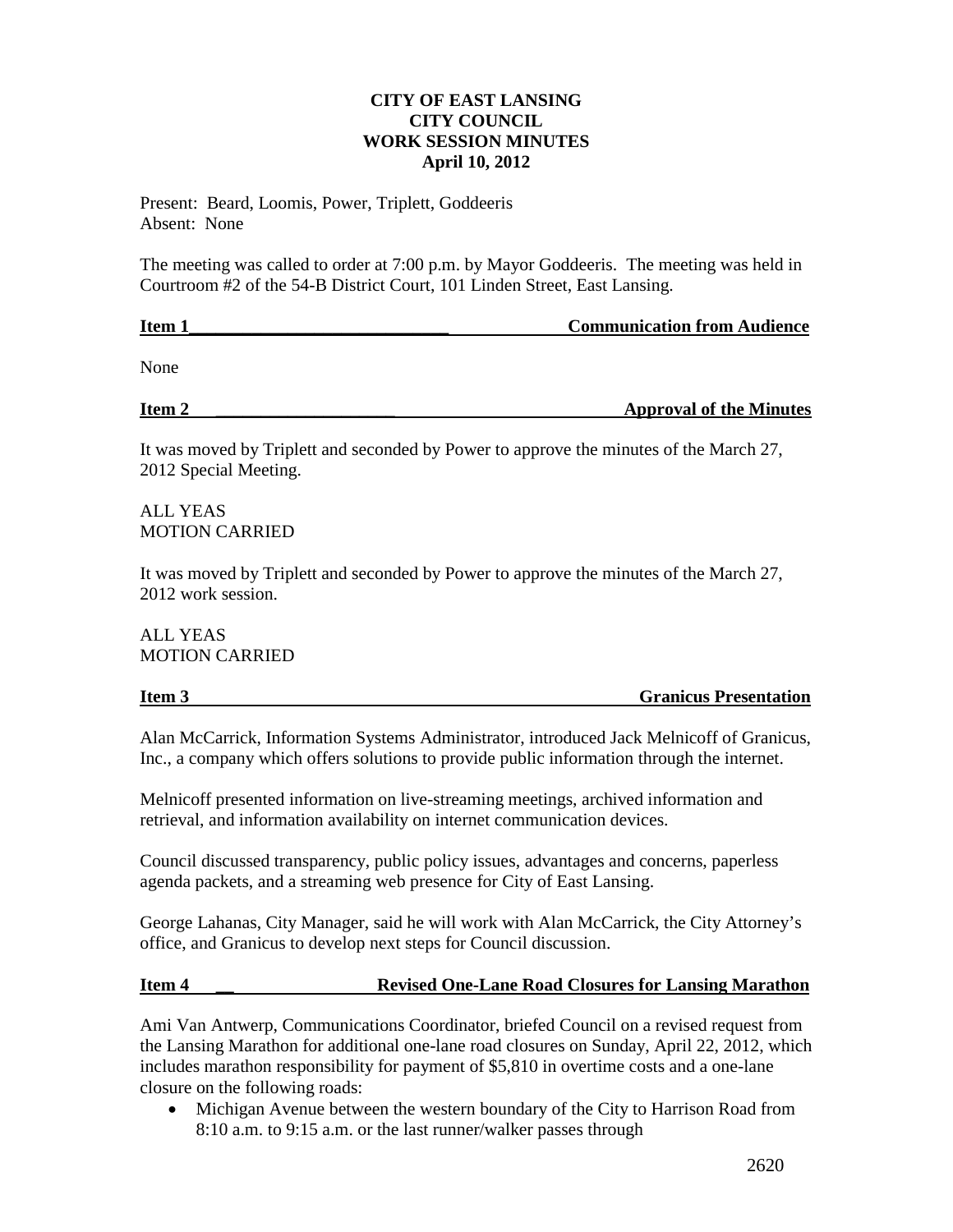- Harrison Road between Michigan Avenue and Kalamazoo Street from 8:10 a.m. to 9:45 a.m. or the last runner/walker passes through
- Kalamazoo Street from Harrison Road to the bridge from 8:210 a.m. to 9:45 a.m. or the last runner/walker passes through
- Mount Hope Road between I-496 and Farm Lane from 8:20 a.m. to 3:00 p.m.
- Forest Road between Harrison Avenue and College Road from 8:20 a.m. to 3:00 p.m. or the last runner/walker passes through

It was moved by Power and seconded by Beard to approve revised request for one-lane road closures for Lansing Marathon.

ALL YEAS MOTION CARRIED

### **Item 5** Climate Sustainability Plan

David Smith, Environmental Specialist, updated Council and answered questions on draft Climate Sustainability Plan: Meeting our Climate Action and Green Community Goals.

Council complimented all who worked on the plan and discussed next steps to accomplish goals within strategic objectives and budget priorities.

Goddeeris said the Climate Sustainability Plan will be on the Business agenda for approval when Commission on the Environment members are able to attend Council meeting.

### **Item 6** Grant of Sidewalk Easement

Todd Sneathen, Director of Public Works and Environmental Services, briefed Council and answered questions on grant of sidewalk easement between  $S \& K$  Real Estate, LLC and the City of East Lansing for work to be done during 2013 construction season.

It was moved by Beard and seconded by Power to approve Grant of Sidewalk Easement between S & K Real Estate, LLC and the City of East Lansing for property at 1601 West Lake Lansing Road.

ALL YEAS MOTION CARRIED

### **Item 7** Ann Street Infrastructure Improvements

Todd Sneathen, Director of Public Works and Environmental Services, briefed Council and answered questions on recommendation to utilize services of Wolverine Engineers & Surveyors, Inc. of Mason for 2012 infrastructure improvements for the Ann Street redevelopment area.

Council discussed costs, staffing, and historical knowledge of City projects.

Goddeeris said item will be on Council agenda next week.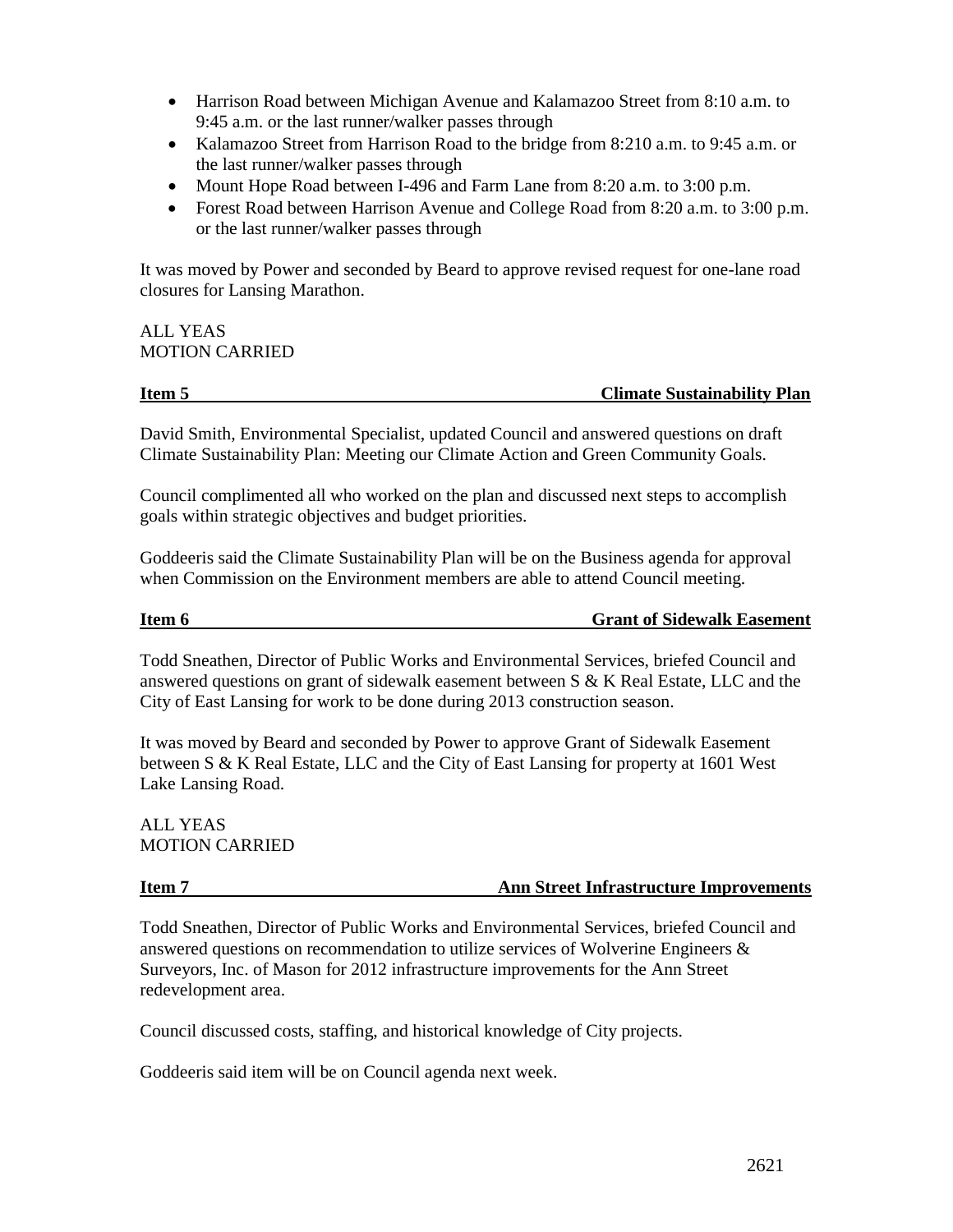Marie McKenna, City Clerk/Assistant City Manager, and Tom Yeadon, City Attorney, briefed Council and answered questions on revision to Article V, Amusement and Entertainments, in the City Code. McKenna said revisions address equity and provide a mechanism for review.

Goddeeris requested Yeadon to prepare ordinance for introduction and public hearing.

o 8:30 p.m. Samantha Scharg, Panhellenic Council, Vice President of External Relations, expressed regret that Council members were unable to attend Panhellenic event and presented refreshment treats.

# **Item 9** Right-of-Way for Moe's Southwest Grill

Item removed from agenda.

# **Item 10 Application for Special License from MLCC**

Marie McKenna, City Clerk, and Kristin Shelley, East Lansing Public Library (ELPL) Director, briefed Council and answered questions on a Certified Resolution from City Council authorizing application for Special License from Michigan Liquor Control Commission for one-time license from 6:00 p.m. to 8:00 p.m. on April 13, 2012, for ELPL fundraising event.

It was moved by Triplett and seconded by Power to approve a Certified Resolution from City Council Authorizing the Application for Special License as included in add-on to April 10, 2012 Council agenda packet.

ALL YEAS MOTION CARRIED

**Item 11** Charles Street ROW Request

Lori Mullins, Community and Economic Development Administrator, and Alison Gass, Curator of Contemporary Art, Broad Art Museum, Michigan State University, briefed Council and answered questions on a right-of-way request for The Land Grant: Art, Agriculture, Sustainability event scheduled for April 20 and 21. Gass said The Land Grant event and Taste of East Lansing event, also scheduled for April 21, are working together to cross-promote their events.

It was moved by Loomis and seconded by Beard to approve right-of-way request for space along Charles Street adjacent to the former Barnes & Noble space at 333 E. Grand River Avenue for The Land Grant: Art, Agriculture, Sustainability event and authorize use of the space for food vending.

ALL YEAS MOTION CARRIED